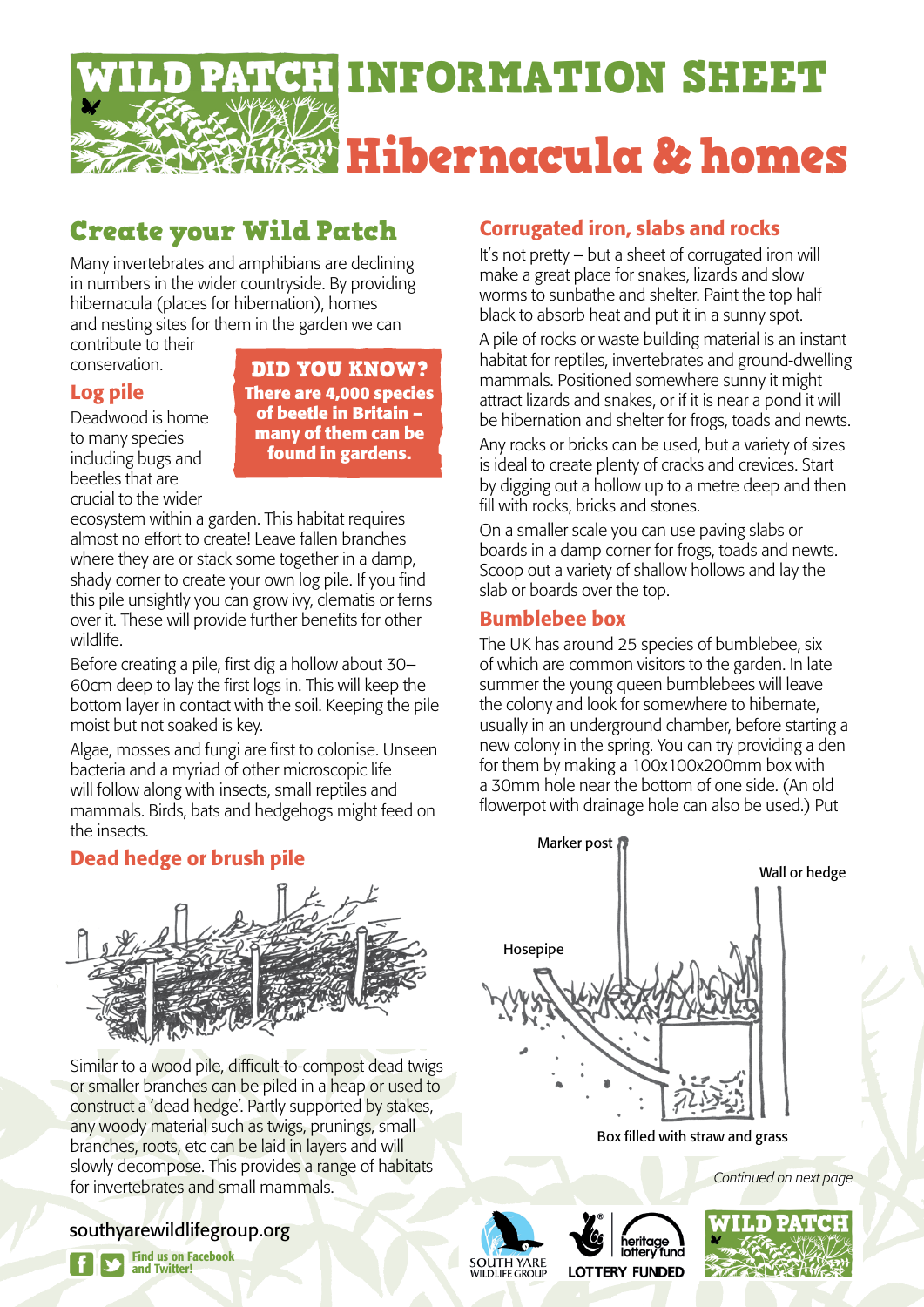INFORMATION SHEET

Hibernacula and homes continued

*Continued from previous page*

the box (or pot) in a hole in the ground in a northfacing spot near a fence, hedge or wall. Attach a piece of pipe through the ground to the hole in the box (or pot), and place bedding material such as straw or grass inside. Then cover the it all turves or stones, leaving the pipe open. An upright 10cm tall stick can act as a 'marking post' to help the bees find their way 'home'.

#### Mason bees box

Solitary mason bees will look for hollow stems in the spring in which to lay her eggs. They are extrememly effective pollinators



and are a welcome addition to garden wildlife.

Cut stems from hogweed or other hollow-stemmed plants and stack them in a framework made from wood or board. Hang or place the box in a sunny spot. The female mason bee will lay her egg in the stem together with some pollen, and then plug it with mud. The young bees will emerge the following year.

#### Wildlife hotel

Using a variety of materials to create a luxury highrise 'wildlife hotel' will attract a wide variety of small wildlife to the garden. Start with a firm base of bricks and then lay plywood or pallets on top to create 'floors'. Fill the gaps with a varity of animal friendly materials such as: straw, stones, roofing tiles, rolled up corrugated cardboard, logs with holes drilled in the end, pipes, sand, bamboo canes, hollow stems from plants like hogweed, twigs, wool, etc. Cover the top with roof tiles or board to keep it dry.



### Bird Boxes

Bird boxes in the garden are of recognised help to bird populations and, of course, a source of pleasure. Nest boxes can be roosting as well as nesting sites. Recently the new-to-the-UK Tree Bumblebee has used bird boxes to house colonies.

Different birds use different nest sizes. A simple box can be made from a single sheet of 15mm thick untreated timber. Use the first measurement (in black) for a smaller box for tits and sparrows, and the second larger measurement (in red) for larger birds nesters such as starlings. A total length of 1330/1580mm and a width of 150/180mm is needed.

| Drill the hole at least<br>125cm from the base<br>of the box and to the<br>following diameter: | 250/<br>300mm                                                     | side            | 200/250mm |
|------------------------------------------------------------------------------------------------|-------------------------------------------------------------------|-----------------|-----------|
| 25mm: small birds<br>28mm:Great Tits and<br><b>Tree Sparrows</b><br>32mm: House                | 200/<br>250mm                                                     | side            | 250/300mm |
| <b>Sparrows</b><br>45mm: Starlings                                                             |                                                                   | $\rightarrow$ 0 |           |
|                                                                                                |                                                                   | front           | 200/250mm |
| Drill 2 or 3 holes into                                                                        | The hole<br>should<br>be at<br>least<br>125cm<br>from the<br>base | roof            | 210/230mm |
|                                                                                                |                                                                   | base            | 120/150mm |
|                                                                                                |                                                                   | back            | 350/400mm |
| base for drainage                                                                              |                                                                   |                 |           |

Fix the lid with a metal hinge at the back and a fastener at the front so that you can lift the lid and clean out the box in the autumn.

Some birds such as Robins, Spotted Flycatchers and Pied Wagtails prefer a more open slot than a hole. This can be achieved by sawing off a third of the top of the front panel before assembling.

*Continued on next page*

southyarewildlifegroup.org



**SOUTH YARE**<br>WILDLIFE GROUP **LOTTERY FUNDED**